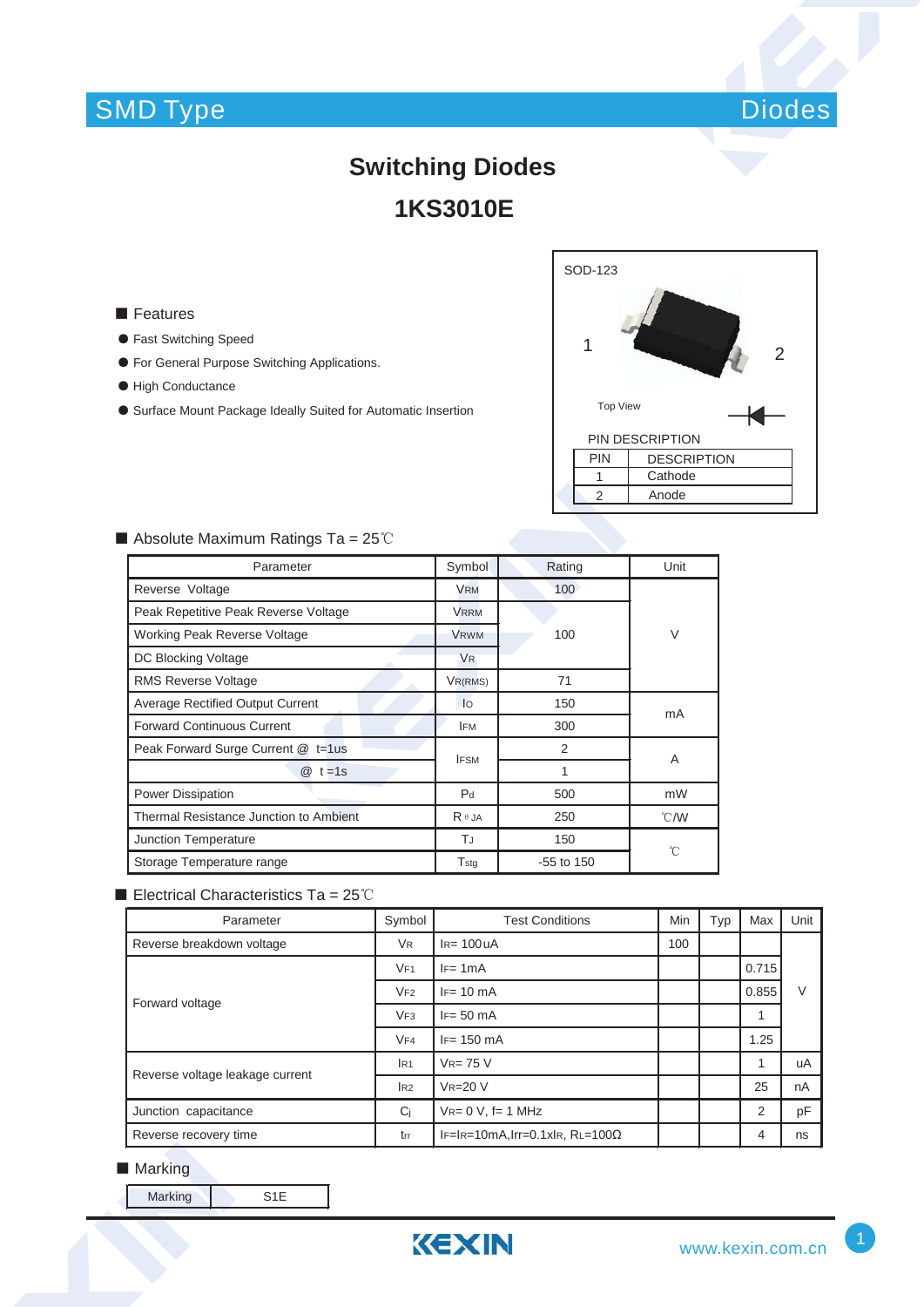Diodes

# **Switching Diodes 1KS3010E**